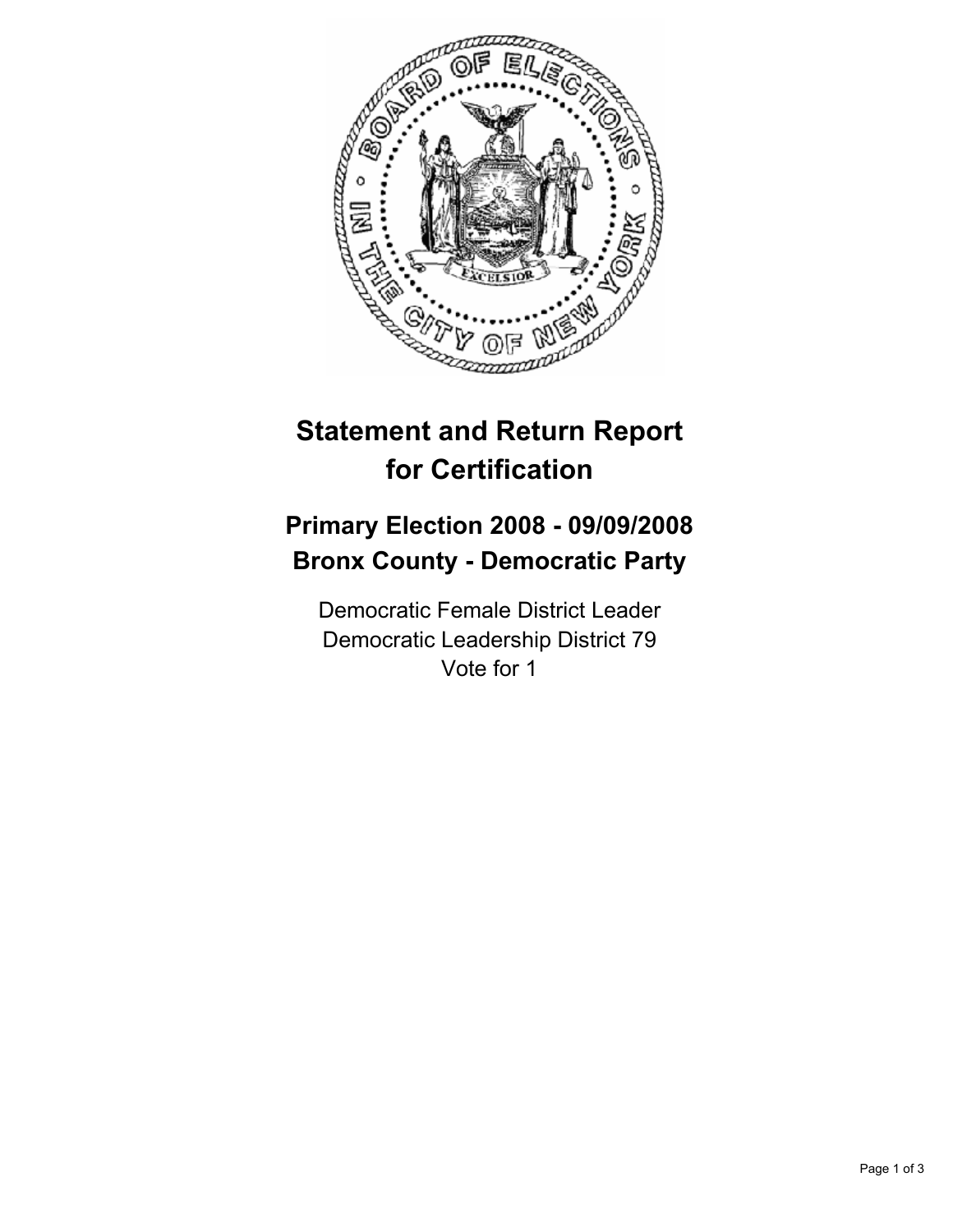

## **Assembly District 79**

| <b>Total Votes</b>    | 2,792 |
|-----------------------|-------|
| <b>HAZEL ROBINSON</b> | 940   |
| ANNETTE C DEJESUS     | 802   |
| CYNTHIA L COX         | 1,050 |
| <b>AFFIDAVIT</b>      | 291   |
| ABSENTEE/MILITARY     | 134   |
| <b>EMERGENCY</b>      | 19    |